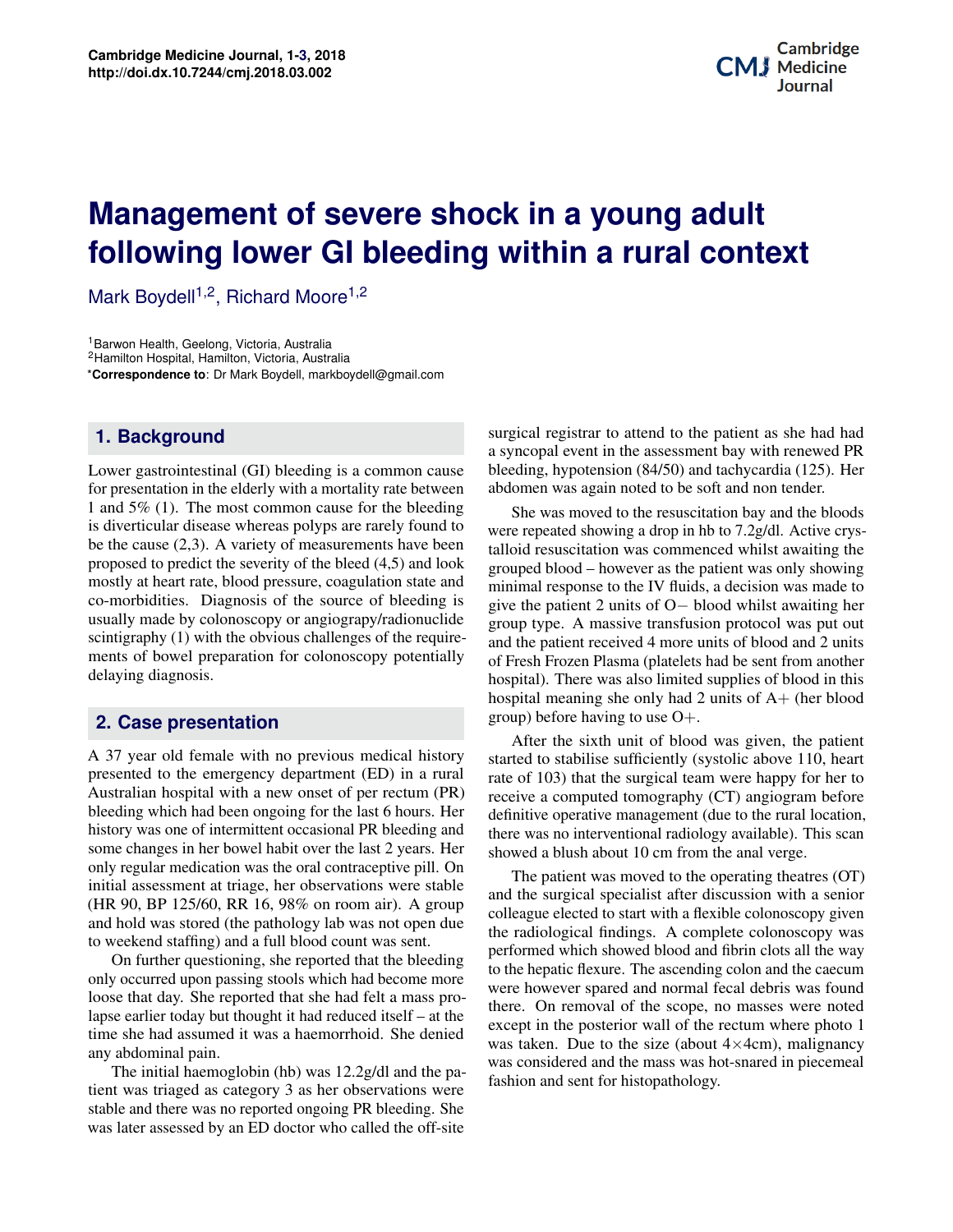### **3. Outcome and follow-up**

After surgery, the patient was stabilised in the intensive care unit (ICU) but did not require any inotropes. Twentyfour hours later, she was discharged from ICU to the ward and then discharged home three days after presentation. The final report showed a tubulovillous adenoma with low grade dysplasia. A repeat colonoscopy six weeks later showed a clear base and no further growth in the area. Six months later, the patient underwent transanal minimally invasive surgery (TAMIS) with wide local excision of the scar. This also showed no malignancy.

#### **4. Discussion**

Admission to hospital for PR bleeding is very rare for a patient in their 30s - there is a 1/100000 hospitalisation rate for acute PR bleeding (6) whereas the admission rate goes up 200 fold by the time the patient reaches their ninth decade  $(6)$ .

The most common cause in the West is diverticular bleeding which make up a quarter to half of all the cases (1) followed by ischaemic colitis (6–18%) (1). Polyps are rarely a cause of PR bleeding - most research puts this at between 3 and 6% (2,3). Angiodysplasia is also similarly rare  $(1-3\%) (1)$ .

The Oakland score has been created and validated to score patient's risk in the setting of a lower GI bleed(5). It uses age, gender, presence of blood on PR, previous lower GI bleed, HR, BP and hb to generate a score which then allows the clinician to predict safe discharge. A score of 8 or lower was deemed acceptable for discharge home as it represents 95% chance of safe discharge. The score for this patient on initial presentation would have been 14 (77–81% chance of safe discharge) but increased to 26 (20–28%) after the collapse. Based on this scoring system, this patient was marked out as a someone who would have warranted admission and monitoring.

We elected to perform the colonoscopy without bowel preparation due to the initial instability of the patient. This has been argued to increase the perforation risk and tends to have a lower completion rate but still has a yield of around 78% (7). We were directed by the imaging that had indicated that the likely cause of the bleeding was low in the rectum, meaning we had a location that was relatively accessible with the colonoscope and had no access to interventional radiology.

## **5. Conclusion**

Although rare, severe lower GI bleed should be considered as differential in patients who present with what initially can sound like a haemorrhoidal bleeding. As this case demonstrates, a lot of the bleeding can be occult and overlooked until the patient has become profoundly shocked. The rapid deterioration noted in this case was most likely due to the patient's age and overall fitness suddenly causing them to rapidly decompensate.

#### **References**

- [1] Strate LL. Lower GI Bleeding: Epidemiology and Diagnosis. Gastroenterology Clinics of North America. 2005 Dec;34(4):643–64.
- [2] Ohyama T, Sakurai Y, Ito M, Daito K, Sezai S, Sato Y. Analysis of urgent colonoscopy for lower gastrointestinal tract bleeding. Digestion. 2000;61(3):189–92.
- [3] Schmulewitz N, Fisher DA, Rockey DC. Early colonoscopy for acute lower GI bleeding predicts shorter hospital stay: a retrospective study of experience in a single center. Gastrointestinal endoscopy. 2003;58(6):841–846.
- [4] Strate LL, Orav EJ, Syngal S. Early predictors of severity in acute lower intestinal tract bleeding. Arch Intern Med. 2003 Apr 14;163(7):838–43.
- [5] Oakland K, Jairath V, Uberoi R, Guy R, Ayaru L, Mortensen N, et al. Derivation and validation of a novel risk score for safe discharge after acute lower gastrointestinal bleeding: a modelling study. The Lancet Gastroenterology & Hepatology. 2017 Sep; 2(9): 635–43.
- [6] Longstreth GF. Epidemiology and outcome of patients hospitalized with acute lower gastrointestinal hemorrhage: a population-based study. Am J Gastroenterol. 1997 Mar;92(3):419–24.
- [7] Jang BI. Lower Gastrointestinal Bleeding: Is Urgent Colonoscopy Necessary for All Hematochezia? Clin Endosc. 2013 Sep;46(5):476–9.